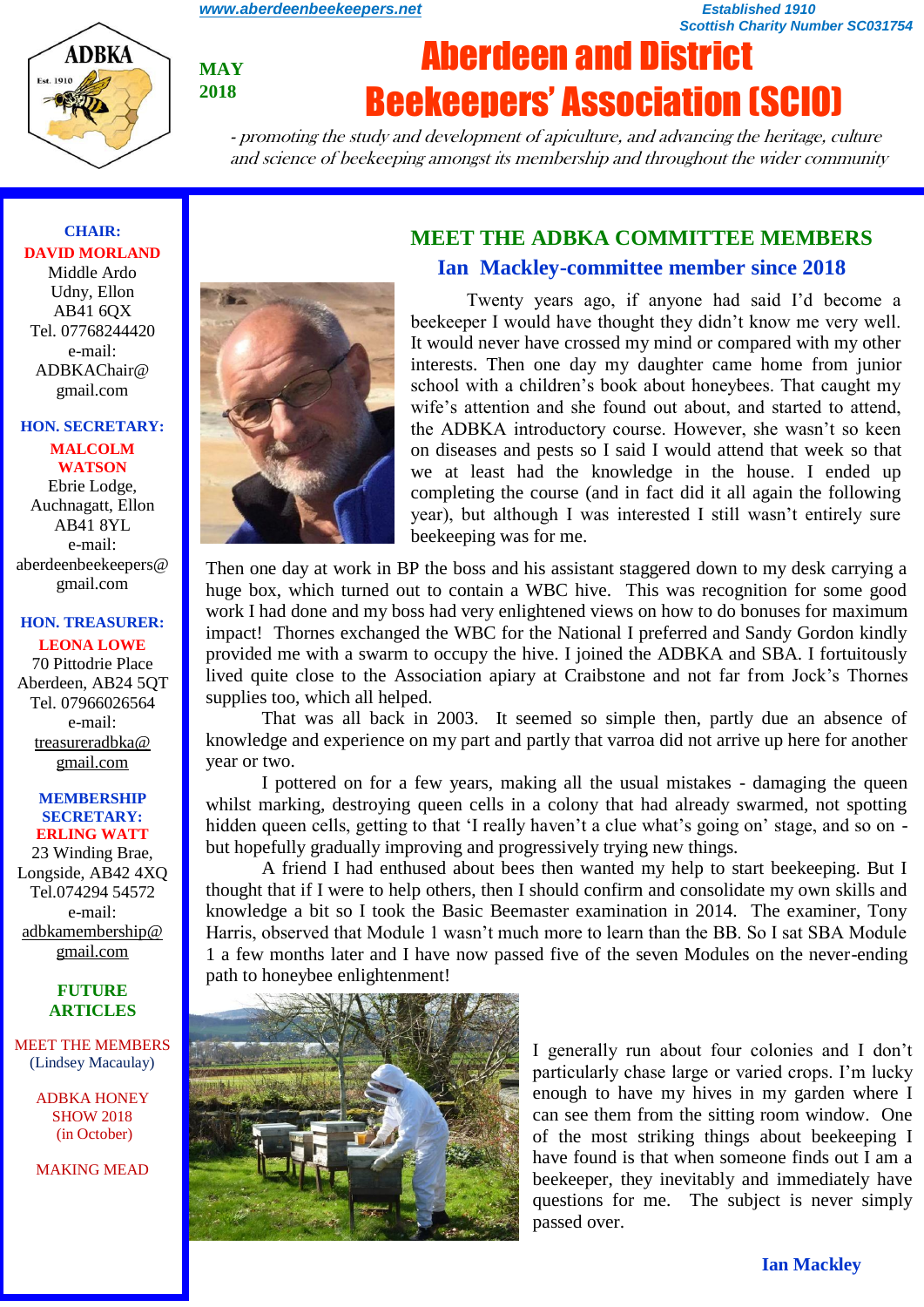### **ECHT HORTICULTURAL SHOW**

### **HONEY**

#### **HILL O'FARE TROPHY**

**Presented to Exhibitor with Most Points** Donated by the late Mr A. Garioch, Echt **Note: One Entry allowed in Each Class** 

| <b>Class No.</b> |    |                                                                 |
|------------------|----|-----------------------------------------------------------------|
| 165              | -2 | 11b. Jar Clear Honey                                            |
| 166              | -2 | 11b. Jar Dark Honey                                             |
| 167              | -2 | 11b. Jar Creamed Honey (excluding Heather)                      |
| 169              |    | Wax Cake, to be not less than 8 ozs.                            |
| 170              | Т. | <b>Standard or Shallow Extracting Frame (excluding Heather)</b> |
| 171              | 2  | Candles made from Bees' Wax                                     |
|                  |    |                                                                 |

**Special Prize to Exhibitor with Most Points Donated by Mr E. Paterson, Tough** 

This year's Echt Horticultural show will be held on **Saturday the 18th of August**. Each year there is an entry for honey exhibits which this year shall be judged by our very own Hugh Donohoe.

You can deliver your entries to a society steward who will be in attendance at **Cowdray Hall at Echt** on the Friday evening before the show between 7:30 p.m. and 10:00 p.m. and on the day of the show between 7:00 a.m and 9:30 a.m . Exhibits can be collected from the show after 4:00 p.m. on the day of the show.

The show opens to the public at 2:00 p.m. and closes just after 4:00 p.m. During this time there is a raffle, presentation of prizes, refreshments are served and you get the chance to see some of the finest fruit, vegetables and flowers that Scotland has to offer.

Hopefully you can find the time to prepare an exhibit for the show which can only continue to function with the support of exhibitors like you.

# **ROYAL HIGHLAND SHOW**



Whilst supporting the Scottish Beekeepers Association exhibition at the 2017 Royal Highland Show as a volunteer Steward, ADBKA committee member Karl Stevens was invited to show bees to the passing public. Little did Karl realise was that what he was asked to do was to don a full length bee suit and encourage the passing public to enter one of the most popular exhibits at the show. Karl duly obliged and advised 'I found the whole experience most enlightening and was encouraged by the support I received from the many passing junior beekeepers'.

The honey show that is held at the Royal Highland Showground is one of the top Honey Shows in Scotland and the beekeeping marque is one of the busiest at the show with over ten thousand people passing through it each day. The marque is staffed by members of the Scottish Beekeepers Association and they are looking for volunteer stewards to help out. If you want to participate you can contact the organisers at publicity@scottishbeekeepers.org.uk .The closing date is mid-May so please be quick and remember to tell us about it in a future newsletter article.

### **Lindsey Macaulay**

### TURRIFF SHOW 2018

Aberdeen Beekeepers has for many years been associated with the Turriff Show, with tables in the Industrial Tent which become available at midday on the first day. We have displayed products of the hive with members being able to take their own honey for sale.

This year we have decided that the Association will have an outdoor stand since we believe a higher profile at this event will emphasise the importance of the honeybee and of beekeeping in keeping up to a third of what we eat, on the table.

We would like to hear from volunteers who would like to commit to spending and day or two on the stand, talking to the public and answering their questions (rest assured that you will know more about bees and beekeeping than the majority of those visiting the show!)

Help will also be required to set up and take down the stand on the Saturday before and on Monday evening.

**The show is on from Sunday 5th August to Monday 6th August.** 

Please email David Morland at **davidmorland64@gmail.com** for details.

David Morland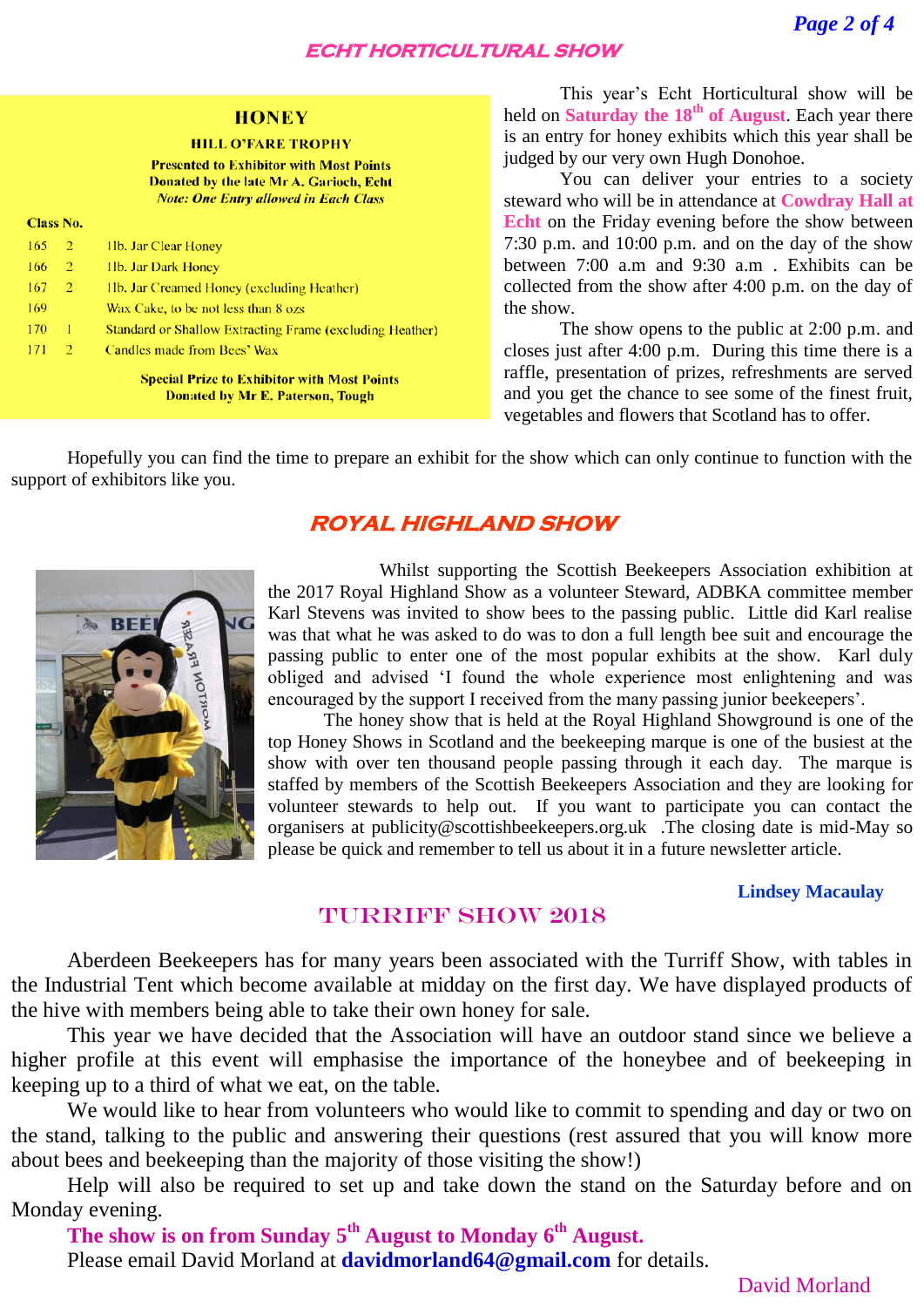### *DUTHIE PARK - ABBOTSWELL PRIMARY SCHOOL*

Duthie Park is one of the main public parks that is located within Aberdeen City limits and encompasses a 44 acre site and has been established since 1883. Within the Park there is the David Welch Winter Gardens which is one of Europe's largest indoor gardens.

The park has recently undergone a considerable restoration project to the value of £5.2 million of which £2.56 million was sourced from a Heritage Lottery Fund with the remaining funds being supplied by Aberdeen City Council. The restoration has affected just about every area of the Park with the emphasis being on returning the park to how it was presented soon after it was established. It appears to me that when a large publicly funded project gets underway there is often a big restoration period followed by a slow decline once the funds are exhausted. From walking around the Park it is nice to see that this project does not reflect this pattern in fact every year since the restoration got underway the Park has continually improved.

Since the restoration process the Duthie Park Ranger Service has been established who provide a variety of activities for schools and community groups throughout the year. During term time the Service runs a series of workshops for primary school pupils it was one of these workshops that we were invited to participate in.

As part of the restoration process an Education Room has been incorporated into part of the Winter Gardens which is used for educational and training purposes. It is within this suit that Olya Macaulay was invited this year to present bees and beekeeping to primary school pupils of Abbotswell Primary School. Last year we were invited to attend one morning workshop, but this year two groups of pupils expressed an interest in participating. The school offered to draw straws to decide which group could attend so naturally Olya volunteered to attend on both the  $10^{th}$  and  $15^{th}$  of May so that everyone could attend.



The visiting pupils were split into two groups with one group contributing to the planting and learning about bee friendly plants under the supervision of the Park Rangers and the other group attended Olya's presentation on Honey Bees. Olya showed the pupils actual combs of honey and bees wax together with numerous pictures. Olya included a talk to the pupils about the behaviour of the honey bee and the structure and casts of the bees before showing the pupils live bees within her observation hive which is a huge source of fascination to the pupils and teachers alike.

Finally Olya concluded her presentation by conducting a question and answer session to gauge how much the pupils had understood about the bees. It is fair to say that the pupils enjoyed the whole workshop and gained a lot from the experience.

Within the foreseeable future several other projects are planned within Duthie Park including the re-landscaping the area at the Gordon Highlanders War Memorial beside the café, which the Friends of Duthie Park will be funding. Over the summer there will also be the BP Big Opera Screen, Duthie Park Rangers Environment event and the Friends of Duthie Park Family Open Day.